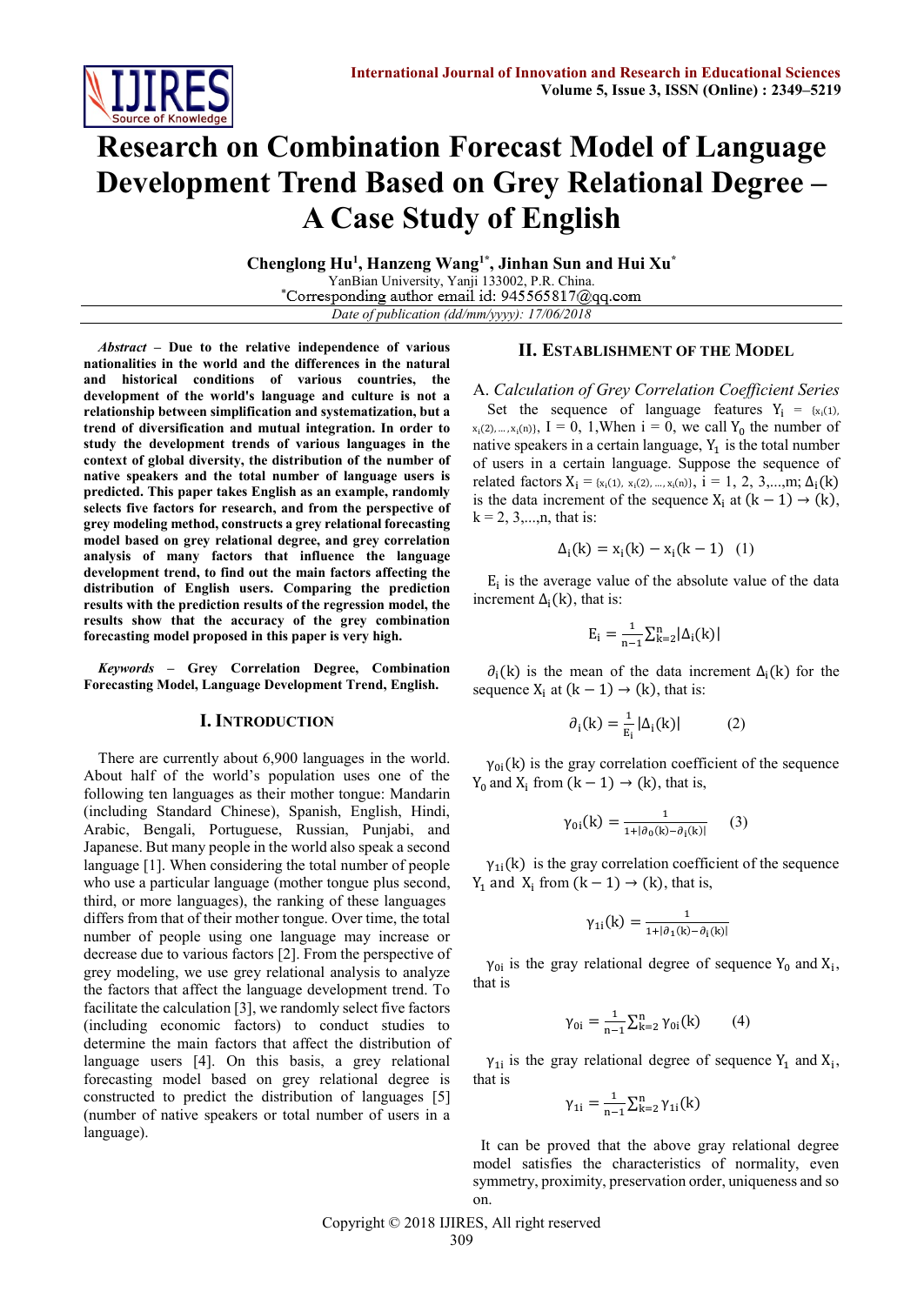

Gray correlation coefficient can reflect the relationship between the feature sequence of various language distribution and the sequence of influencing factors [6]. To predict the number of native speakers of a certain language and the total number of users of a certain language, We can first calculate the sequence of gray correlation coefficients between the linguistic distribution feature sequence and the related factor sequence, and then generate the predictive expression of the gray correlation coefficient sequence based on this.

According to (3) shows, If  $\gamma_{0i}(k)$  is the gray correlation coefficient of the sequence  $Y_0$  and  $X_i$  from  $(k - 1) \rightarrow (k)$ , then

$$
\gamma_{0i}(k) = \frac{1}{1 + |\partial_0(k) - \partial_i(k)|}
$$

Similarly, according to (3) shows, If  $\gamma_{1i}(k)$  is the gray correlation coefficient of the sequence  $Y_1$  and  $X_i$  from  $(k - 1) \rightarrow (k)$ , then

$$
\gamma_{1i}(k) = \frac{1}{1 + |\partial_1(k) - \partial_i(k)|}
$$

Calculating the gray correlation coefficient of the corresponding element between the feature sequence  $Y_0$  =  $(x_0(1), x_0(2), \dots, x_0(n))$  of a language native speaker and the user's total feature sequence  $Y_1 = (x_1 (1), x_1 (2), \cdots)$ ,  $x_1(n)$ ) of a certain language and the related factor sequence  $X_i = (x_i(1), x_i(2), \dots, x_i(n))$  to form a gray correlation coefficient sequence  $R_{0i} = (\gamma_{0i}(2), \gamma_{0i}(3), \cdots)$ ,  $\gamma_{0i}(n)$ ) and  $R_{1i} = (\gamma_{1i}(2), \gamma_{1i}(3), \cdots, \gamma_{1i}(n))$ , as shown in Fig . 1 and Fig. 2 :



Fig. 1 The gray correlation coefficient of the element corresponding to sequence  $Y_0$  and sequence  $X_i$ .





#### B. *Calculation of Grey Correlation Coefficient*

How to use the known gray correlation coefficient sequence  $R_{0i} = (\gamma_{0i}(2), \gamma_{0i}(3), \cdots, \gamma_{0i}(n))$  and  $R_{1i} =$  $(\gamma_{1i}(2), \gamma_{1i}(3), \cdots, \gamma_{1i}(n))$  to generate the gray correlation coefficient  $\gamma_{0i}(h)$  and  $\gamma_{1i}(h)$ ? We first calculate  $\gamma_{0i}(h)$ . Usually, there are 3 ways to generate the gray correlation coefficient  $\gamma_{0i}(h)$ :

1) Generation of gray correlation coefficient based on mean method [2]

When the values of  $\gamma_{0i}(2), \gamma_{0i}(3), \cdots, \gamma_{0i}(n)$  are relatively close, the average value of the gray correlation coefficient is calculated as the value of the gray correlation coefficient  $\gamma_{0i}(h)$ , that is,

$$
\gamma_{0i}(h) = \frac{1}{n-1} \sum_{k=2}^{n} \gamma_{0i}(k)
$$

According to definition,  $\gamma_{0i}(h)$  is actually the gray relational degree of the native speaker  $Y_0$  and the related factor sequence  $X_i$  in a certain language, that is,  $\gamma_{0i}(h)$  =  $\gamma_{0i}$ . Therefore, the gray relational number generated by the mean value method is:

$$
\gamma_{0i}(h) = \gamma_{0i} = \frac{1}{n-1} \sum_{k=2}^{n} \gamma_{0i}(k)
$$

2) Generation of Gray Correlation Coefficient of NGM(1,1, k) Model Based on Direct Estimation

 According to the gray correlation coefficient calculation formula (3)

$$
\gamma_{0i}(k)=\tfrac{1}{1+|\partial_0(k)-\partial_i(k)|}
$$

It can be seen that  $\gamma_{0i}(k) > 0$ , that is, the gray related sequence  $R_{0i} = (\gamma_{0i}(2), \gamma_{0i}(3), \cdots, \gamma_{0i}(n))$  is a nonnegative sequence, which satisfies the modeling condition of the gray NGM(1,1, k) model. The following is based on the R sequence to establish the  $NGM(1,1,k)$  model, to build a gray NGM(1,1, k) gray prediction model of the relationship between the feature sequence  $Y_0$  of the number of people in a native language and the relevant factor sequence  $X_i$ , to achieve the prediction of the gray associated sequence.

 $R_{0i}^{(1)} = (\gamma_{0i}^{(1)}(2), \gamma_{0i}^{(1)}(3), \cdots, \gamma_{0i}^{(1)}(n))$  is a cumulative sequence of  $R_{0i} = (\gamma_{0i}(2), \gamma_{0i}(3), \cdots, \gamma_{0i}(n))$ , and a NGM(1, 1, k) gray prediction model based on direct parameter estimation is constructed. Then the simulation and prediction model of  $\hat{\gamma}_{0i}$ (h) is:

$$
\hat{\gamma}_{0i}(h) = (1 - e^{a}) \left( \gamma_{0i}(2) - \frac{b}{a} + \frac{b}{a^{2}} - \frac{c}{a} \right) e^{-a(h-1)} + \frac{b}{a}
$$

Similarly, using the mean method and  $NGM(1,1, k)$  gray model, the simulation and prediction model of  $\hat{\gamma}_{1i}$ (h) can be obtained as

$$
\hat{\gamma}_{1i}(h) = (1 - e^a) \left( \gamma_{1i}(2) - \frac{b}{a} + \frac{b}{a^2} - \frac{c}{a} \right) e^{-a(h-1)} + \frac{b}{a}
$$

Copyright © 2018 IJIRES, All right reserved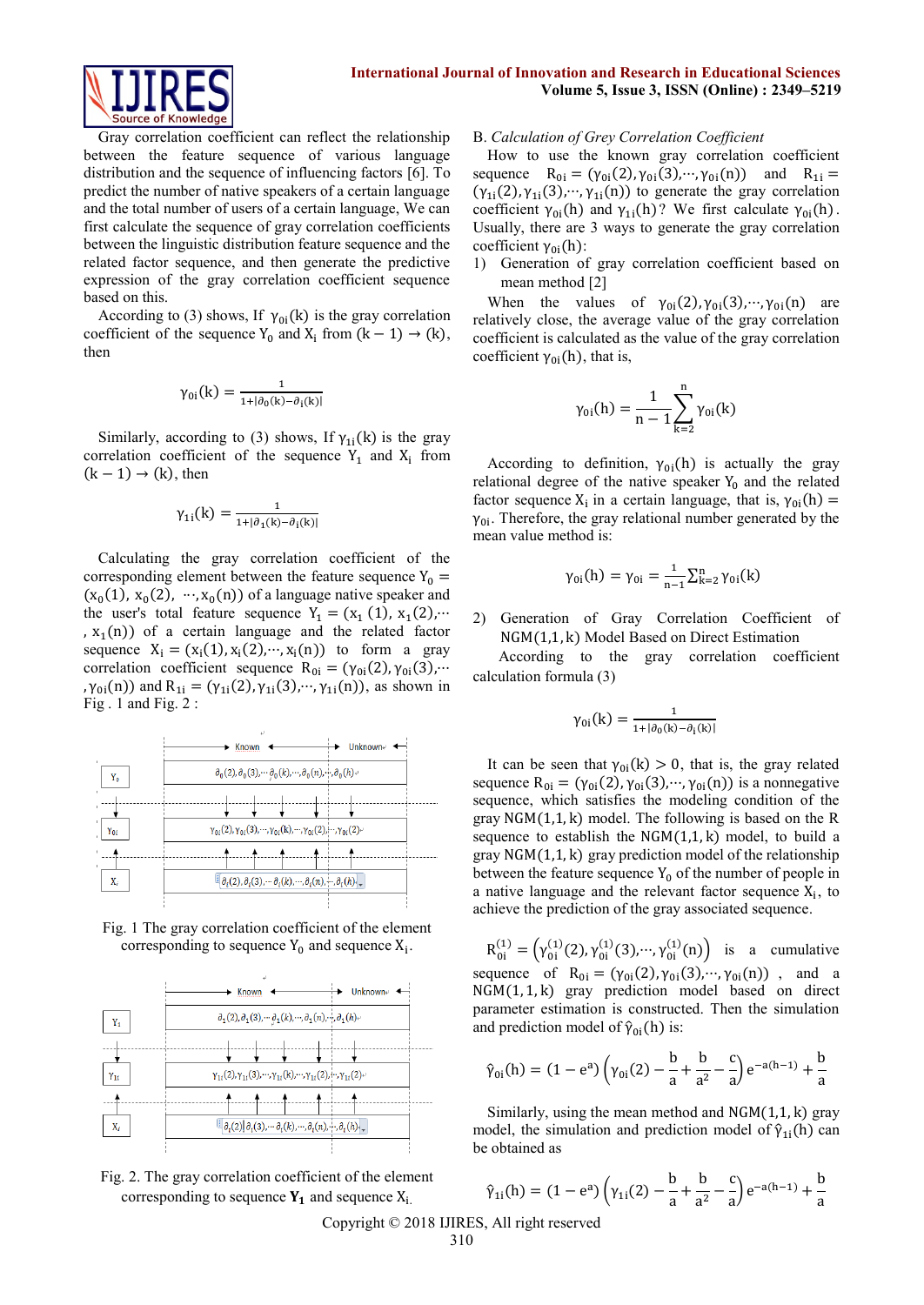

The parameters a, b are estimated based on the direct parameter estimation NGM(1,1, k) gray prediction model. *C. Generate Comprehensive Correlation Coefficient* 

The gray correlation coefficient is predicted based on the NGM(1,1, k) model of direct estimation [7]. The prediction results reflect the development trend of the correlation between the language feature sequence and the related factor sequence. The value of the gray correlation coefficient based on the mean value method reflects the feature sequence of the language distribution and the correlation the traditional relationship between factor sequences on the gray correlation coefficient calculation results; the traditional relationship and the development trend of both weighted gray correlation coefficient [8], resulting in a more reasonable gray correlation coefficient. The gray correlation coefficient obtained by the weighted method is called the integrated gray correlation coefficient. Using  $\gamma'_{0i}(h)$  to represent the number of people in a language native gray correlation coefficient, which is calculated as:

$$
\gamma_{0i}'(h) = \theta \gamma_{0i}(h) + (1 - \theta)\hat{\gamma}_{0i}(h) \tag{5}
$$

Using  $\gamma'_{1i}(h)$  to represent the number of people in a language native gray correlation coefficient, which is calculated as:

$$
\gamma_{1i}'(h)=\theta\gamma_{1i}(h)+(1-\theta)\hat{\gamma}_{1i}(h)
$$

θ is the weighting coefficient,  $θ ∈ [0,1]$ . The integrated gray correlation coefficient not only reflects the traditional correlation between sequences but also reflects the influence of its development tendency [9]. It reflects the distribution of feature sequences and Correlation between the sequences of the factors. The general take  $\theta = 0.5$ .

# *D. Calculation of Prediction Value Based on Grey Correlation Coefficient*

If there is a correlation between the feature sequence of population  $Y_0$  and the sequence  $X_i$  in a native language, according to (3), there is

$$
|\partial_0(\mathbf{h}) - \partial_i(\mathbf{h})| = \frac{1 - \gamma_{0i}(\mathbf{h})}{\gamma_{0i}(\mathbf{h})}
$$
 (6)

The relationship between  $\partial_0(h)$  and  $\partial_i(h)$  in Eq. (6) can not be directly determined. Since there is a correlation between the sequence  $Y_0$  and the sequence  $X_i$ , the curves are similar and can be expressed by  $\partial_0(h-1)$  and  $\partial_i(h-1)$ 1) the size of the relationship between approximate judgment  $\partial_0(h-1)$  and  $\partial_i(h-1)$  the size of the relationship. [5]

① when  $\partial_0(h-1) \ge \partial_i(h-1)$ , with  $\partial_0(h) \ge \partial_i(h)$ , (6) can be simplified

$$
\partial_0(h) = \partial_i(h) + \frac{1 - \gamma_{0i}(h)}{\gamma_{0i}(h)}\tag{7}
$$

According to the definition, there

$$
\partial_0(\mathbf{h}) = \frac{1}{E_0} |\Delta_0(\mathbf{h})|, \partial_i(\mathbf{h}) = \frac{1}{E_i} |\Delta_i(\mathbf{h})|
$$
  
Copyright © 2018 IJIRES, All right reserved  
311

Substitute (7) there

$$
\frac{1}{E_0} |\Delta_0(h)| = \frac{1}{E_i} |\Delta_i(h)| + \frac{1 - \gamma_{0i}(h)}{\gamma_{0i}(h)}
$$
  
\n
$$
\Rightarrow |\Delta_0(h)| = E_0 \left[ \frac{1}{E_i} |\Delta_i(h)| + \frac{1 - \gamma_{0i}(h)}{\gamma_{0i}(h)} \right]
$$

In the formula  $E_0$  is the average value of the absolute value of the data increment  $\Delta_0(k)$  of the sequence Y<sub>0</sub>. Under the condition that  $Y_0$  is known,  $E_0$  is a constant

 $E_i$  is the average value of the absolute value of the data increment  $\Delta_i(k)$  of the sequence  $X_i$ , and  $E_i$  is a constant under the condition that  $X_i$  is known;

 $|\Delta_i(h)|$  is the data increment of the sequence X<sub>i</sub> at  $(h-1) \rightarrow (h)$ . Since  $X_i$  is a factor sequence, when predicting the feature sequence of the number of people in a native language  $|\Delta_i(h)|$  is known data;

 $\gamma_{0i}$ (h) is the gray correlation coefficient of the sequence Y<sub>0</sub> and X<sub>i</sub> from  $(h - 1) \rightarrow (h)$ ,  $\gamma_{0i}(h)$  is calculated by the formula (5) make

$$
E_0\left[\frac{1}{E_i}\left|\Delta_i(h)\right|+\frac{1-\gamma_{0i}(h)}{\gamma_{0i}(h)}\right]=c_1
$$

Because  $\Delta_0(h) = x_0(h) - x_0(h - 1)$ , then:

$$
|x_0(h) - x_0(h - 1)| = c_1
$$

② when $∂<sub>0</sub>(h – 1) ≤ ∂<sub>i</sub>(h – 1)$ , (6) Transform to

$$
\partial_0(\mathbf{h}) - \partial_i(\mathbf{h}) = -\frac{1 - \gamma_{0i}(\mathbf{h})}{\gamma_{0i}(\mathbf{h})}
$$

$$
\implies \partial_0(\mathbf{h}) = \partial_i(\mathbf{h}) - \frac{1 - \gamma_{0i}(\mathbf{h})}{\gamma_{0i}(\mathbf{h})}
$$

Similarly, there is:

 $|\Delta_0(h)| = E_0 \left[\frac{1}{R}\right]$ Make

$$
E_0\left[\frac{1}{E_i}|\Delta_i(h)|-\frac{1-\gamma_{0i}(h)}{\gamma_{0i}(h)}\right]=c_2
$$

 $\frac{1}{E_i} |\Delta_i(h)| - \frac{1 - \gamma_{0i}(h)}{\gamma_{0i}(h)}$ 

 $\frac{-\gamma_{0i}(n)}{\gamma_{0i}(h)}$ 

There:

$$
|\hat{x}_0(h) - x_0(h - 1)| = c_2 \qquad (8)
$$

By the same token, the predictive value formula of the feature sequence of the total number of users of a certain language can be deduced.

To sum up, the prediction formulas of the feature sequence predicted by the number of native speakers of a certain language and the total number of users of a certain language are respectively shown in Table I and Table II below.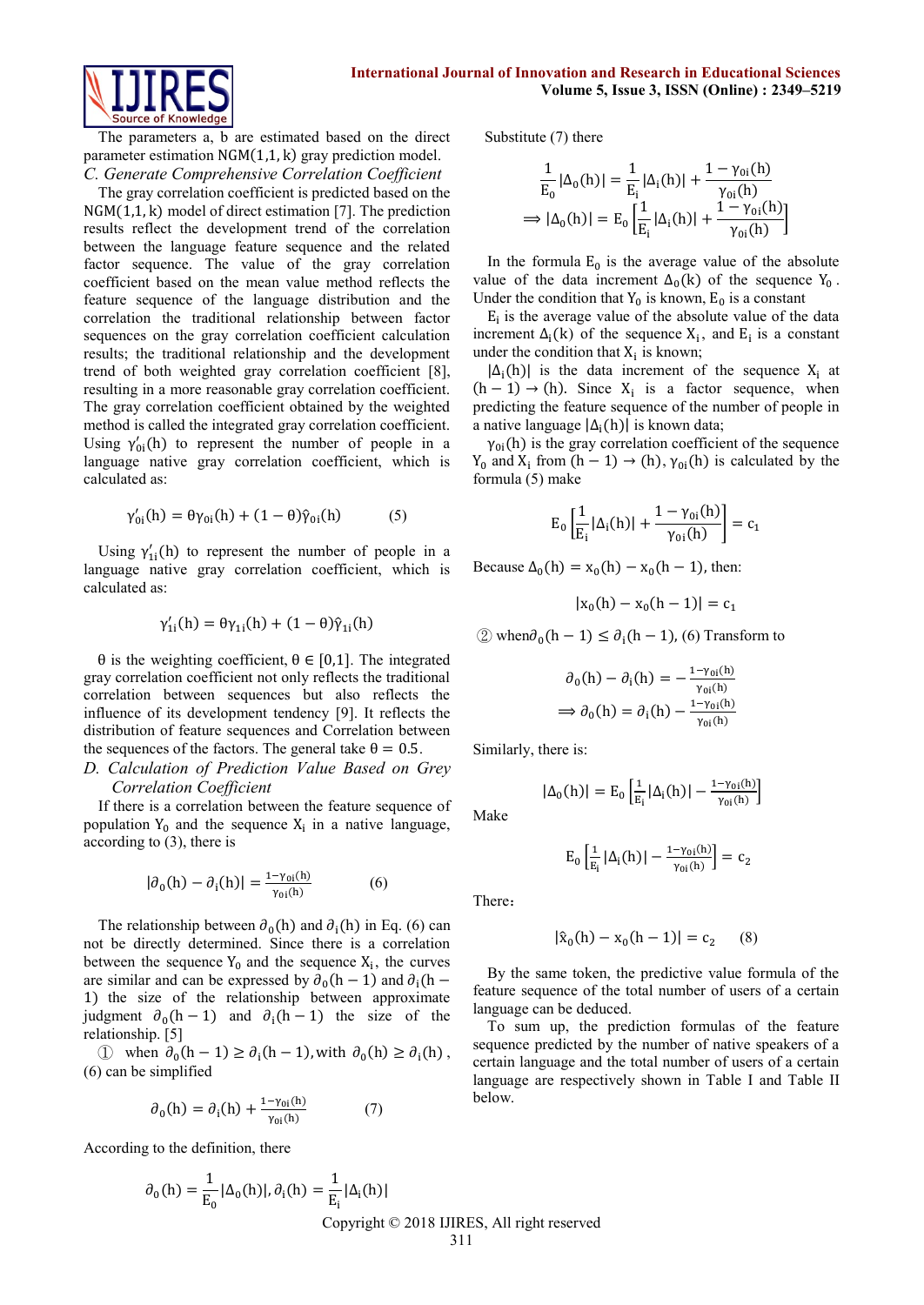

Table I. Y<sub>0</sub>Predicted value calculation formula classification table

| ciassification table                                                                                                  |                           |                    |                   |  |  |  |  |  |
|-----------------------------------------------------------------------------------------------------------------------|---------------------------|--------------------|-------------------|--|--|--|--|--|
|                                                                                                                       | Monotonically             | Monotonically      | $Y_0$ is the      |  |  |  |  |  |
|                                                                                                                       | increasing                | increasing         | oscillation       |  |  |  |  |  |
|                                                                                                                       | sequence of $Y_0$         | sequence of $Y_0$  | sequence          |  |  |  |  |  |
| $\hat{x}_0(h) - x_0(h-1)$                                                                                             | $\hat{x}_0(h)$            | $\hat{x}_0(h)$     |                   |  |  |  |  |  |
| > 0                                                                                                                   | $=c_1+x_0(h-1)$           | $=c_1+x_0(h-1)$    |                   |  |  |  |  |  |
| $\hat{x}_0(h) - x_0(h-1)$                                                                                             | $\hat{x}_0(h)$            | $\hat{x}_0(h)$     |                   |  |  |  |  |  |
| < 0                                                                                                                   | $= c_{2}$<br>$+ x_0(h-1)$ | $= c_2 + x_0(h-1)$ | Not<br>applicable |  |  |  |  |  |
| $c_1 = E_0 \left[ \frac{1}{E_i}  \Delta_i(h)  \right] + \frac{1 - \gamma_{oi}(h)}{\gamma_{oi}(h)}$                    |                           |                    |                   |  |  |  |  |  |
| $\label{eq:cs} \mathrm{c}_2 = E_0\left[\frac{1}{E_i} \Delta_i(h) \right] - \frac{1-\gamma_{oi}(h)}{\gamma_{\sim}(h)}$ |                           |                    |                   |  |  |  |  |  |

Table II. Y<sub>1</sub> Predicted value calculation formula classification table

|                                                                                                                                       | Monotonically                         | Monotonically     | $Y_1$ is the |  |  |  |  |  |  |
|---------------------------------------------------------------------------------------------------------------------------------------|---------------------------------------|-------------------|--------------|--|--|--|--|--|--|
|                                                                                                                                       | increasing                            | increasing        | oscillation  |  |  |  |  |  |  |
|                                                                                                                                       | sequence of $Y_1$                     | sequence of $Y_1$ | sequence     |  |  |  |  |  |  |
| $\hat{x}_1(h) - x_1(h-1)$                                                                                                             | $\hat{x}_1(h)$                        | $\hat{x}_1(h)$    |              |  |  |  |  |  |  |
| >1                                                                                                                                    | $= c_3 + x_1(h-1)$                    | $=c_3+x_1(h-1)$   |              |  |  |  |  |  |  |
| $\hat{x}_1(h) - x_1(h-1) \hat{x}_1(h)$                                                                                                |                                       | $\hat{x}_1(h)$    |              |  |  |  |  |  |  |
| $\leq 1$                                                                                                                              | $= c_4 + x_1(h-1)$ $= c_4 + x_1(h-1)$ |                   | Not          |  |  |  |  |  |  |
| $c_3 = E_1 \left[ \frac{1}{E_i}  \Delta_i(h)  \right] + \frac{1 - \gamma_{oi}(h)}{\gamma_{oi}(h)}$                                    | applicable                            |                   |              |  |  |  |  |  |  |
| $\label{eq:1} \mathrm{c}_4 = E_1 \left[ \frac{1}{E_i} \left  \Delta_i(h) \right  \right] - \frac{1 - \gamma_{oi}(h)}{\gamma_{oi}(h)}$ |                                       |                   |              |  |  |  |  |  |  |

# *E. Construction of Gray Correlation Portfolio Forecasting Model*

Gray relational combination forecasting model uses the "regression characteristic" of regression analysis to establish a gray combined forecasting model according to the proportion of the correlation coefficient between the feature sequence of the language distribution and the related factor sequence [10].

For the number of native speakers in a given language, set

$$
R = \gamma_{01} + \gamma_{02} + \dots + \gamma_{0m} = \sum_{i=1}^{m} \gamma_{01}
$$

The goal is the number of related factors. Then the gray correlation forecasting model is

$$
\hat{x}_0(h) = \frac{\gamma_{01}}{R} \times \hat{x}_{01}(h) + \frac{\gamma_{02}}{R} \times \hat{x}_{02}(h) + \dots + \frac{\gamma_{0m}}{R} \times \hat{x}_{0m}(h) \quad (9)
$$

For the prediction of the total number of users of a language, set

$$
R = \gamma_{11} + \gamma_{12} + \dots + \gamma_{1m} = \sum_{i=1}^{m} \gamma_{11}
$$

Then the gray correlation forecasting model is

$$
\hat{x}_1(h)=\tfrac{\gamma_{11}}{R}\times \hat{x}_{11}(h)+\tfrac{\gamma_{12}}{R}\times \hat{x}_{12}(h)+\cdots+\tfrac{\gamma_{1m}}{R}\times \hat{x}_{1m}(h)
$$

## **III. PREDICTION**

For ease of calculation, we intend to select five influencing factors for the study, including  $X_1$  (Immigrants and immigrants and countries using other languages),  $X_2$ (Import and assimilation of cultural groups), and  $X_3$  (a

language used or promoted by a government),  $X_4$ (economic factor),  $X_5$  (social pressure). Through calculations, from the perspective of Deng's relevance degree, the number of English-speaking speakers  $Y_0$  is highly correlated with the promotion of the government [11]; the total number of English-users  $Y_1$  is highly correlated with economic factors; from the perspective of generalized grey correlation the number of Englishspeaking populations  $Y_0$  and immigrants are the most significant, and the total number of English-speaking users  $Y_1$  is highly correlated with government promotion [12]. The use of English-speaking population  $Y_0$  and its two highly correlated factors (government promotion and immigration) to construct a grey composite forecasting model, and then using the model to simulate and predict the number of English-speaking speakers  $Y_0$  from 2016 to 2017, At the same time, a combination of  $Y_1$ , the total number of English speakers, and two factors (government promotion and economy), which are highly relevant to each other, are used to construct a grey combination forecast model. Then, the total number of  $Y_1$  English users in 2016-2017 is modeled by the model. prediction.

Establish a grey relational prediction model for  $Y_0$ (number of native English speakers),  $X_1$  (immigrants), and  $X_3$  (government promotion) according to equation (9)

$$
\hat{x}_0(h) = \frac{\gamma_{01}}{R} \times \hat{x}_{01}(h) + \frac{\gamma_{02}}{R} \times \hat{x}_{02}(h) + \dots + \frac{\gamma_{0m}}{R} \times \hat{x}_{0m}(h)
$$
  

$$
\hat{x}_0(8) = 0.457 \times \hat{x}_{01}(8) + 0.543 \times \hat{x}_{03}(8)
$$

Among them

$$
\hat{x}_{01}(8) = x_0(7) + \left[\frac{1 - \gamma_{01}(7)}{\gamma_{01}(7)} + \partial_1(8)\right] E_0
$$
  

$$
\hat{x}_{03}(8) = x_0(7) + \left[\frac{1 - \gamma_{01}(7)}{\gamma_{01}(7)} + \partial_3(8)\right] E_0
$$

It is known that Y0 (English-speaking population) affected by immigrants in 2016 was 56 million, and Y0 affected by government promotion was 331 million. Then  $x_0(7) = 335$ ,  $\gamma_{01}(7) = 0.485$ ,  $E0 = 6.5$ 

$$
\partial_1(8) = \frac{(56 - 47)}{6.38} = 1.410
$$

$$
\partial_3(8) = \frac{(331 - 315)}{9.51} = 1.683
$$

Can be calculated

$$
\hat{x}_{01}(8) = 351.07
$$
,  $\hat{x}_{03}(8) = 352.84$ 

Into the formula:

$$
\hat{x}_0(8) = 0.457 \times \hat{x}_{01}(8) + 0.543 \times \hat{x}_{03}(8)
$$

Then

 $\hat{x}_0(8) = 352.03$ 

Similarly, it can be calculated

$$
\hat{x}_0(9) = 370.15
$$